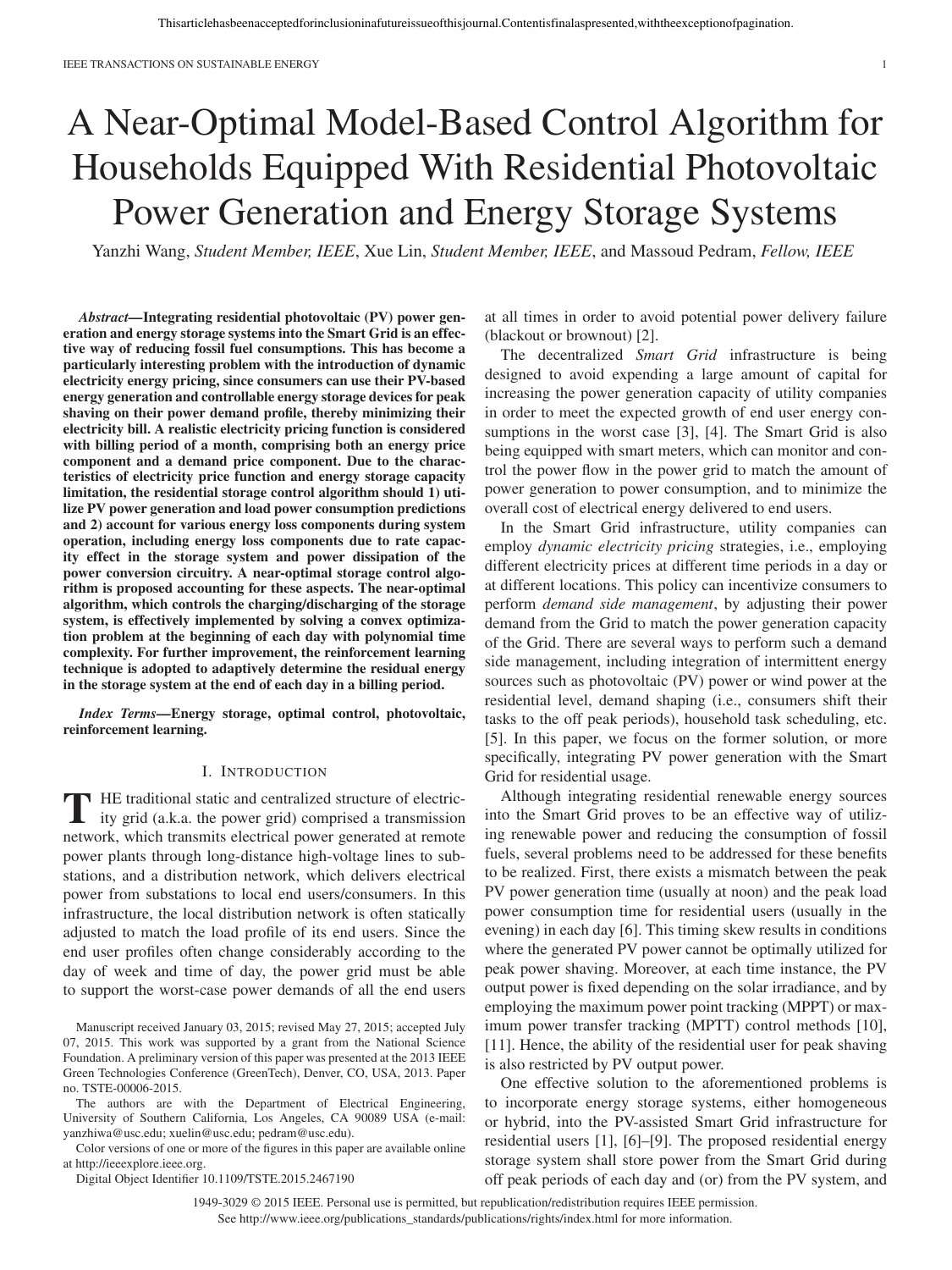provide power for the end users during the peak periods of that day for peak power shaving and energy cost reduction (since electrical energy tends to be the most expensive during these peak hours). Therefore, the design of energy pricing-aware control algorithm for the residential storage system, which controls the charging and discharging of energy storage bank(s) and the magnitude of charging/discharging current, is an important task in order for the Smart Grid technology to deliver on its promises.

Effective storage control algorithms should take into account the realistic electricity pricing function, such as [12] and [13]. It comprised both an *energy price* component, which is a timeof-usage (TOU)-dependent function indicating the unit energy price during each time period of the billing period (a day, or a month, etc.). The actual deployment [12] uses a month as the billing period, and a *demand price* component, which is an additional charge due to the peak power consumption in the billing period. The latter component is required in order to prevent a case whereby all the customers utilize their PV power generation and energy storage systems and/or schedule their loads such that a very large amount of power is demanded from the Smart Grid during low-cost (off peak) time slots, which can subsequently result in power delivery failure for the end users.

The capacity of the storage system is limited due to the relatively high cost of electrical energy storage elements. Therefore, the following two requirements need to be satisfied so that the storage controller can perform optimization of the total cost induced by both the energy price and the demand price. First, at each decision epoch of a billing period, it is important for the controller to forecast the PV power generation and load power consumption profiles. Second, the storage control algorithm should accurately account for the energy loss in the storage charging/discharging process and in power conversion circuitry to achieve optimality in total cost saving. This requirement implies taking into account accurate energy loss models for storage and power conversion circuitry in the controller's optimization framework. To satisfy the first requirement, Refs. [14]–[18] are representatives of general PV power generation and load power consumption predictions by either forecasting the complete power profiles or certain statistical characteristics of the power profiles. In [6], we have presented PV and load power profiles prediction algorithms specifically designed for a Smart Grid residential user. On the other hand, few research papers have focused on addressing the second requirement.

In this paper, we consider the case of a Smart Grid residential user equipped with local PV power generation and an energy storage system. We consider realistic electricity price function composed of both energy and demand prices, with the billing period of a month [12]. We first provide the overall system architecture and the storage power loss model used in the paper. Based on the PV power generation and load power consumption prediction results from previous papers, we present a nearoptimal storage control algorithm that properly accounts for the energy loss components due to power dissipation in the power conversion circuitries, as well as the rate capacity effect, which is the most significant portion of energy loss in the storage system. The proposed near-optimal storage control algorithm



Fig. 1. Block diagram showing the interface between PV module, storage system, residential load, and the Smart Grid.

is effectively implemented by solving a convex optimization problem with polynomial time complexity at the beginning of each day in a billing period. Moreover, we adopt reinforcement learning technique [24] to adaptively determine the amount of residual energy in the energy storage module at the end of each day in a billing period. Experimental results demonstrate that the proposed residential storage control algorithm achieves up to  $2.91 \times$  (i.e., 191% higher) enhancement in electricity cost reduction compared with baseline storage control algorithm.

The proposed algorithm is "near-optimal" in the following senses: we cannot find the optimal solution of storage control over the whole billing period (a month) because we cannot have (PV and load) prediction results over a month. Hence, we find a near-optimal solution by deriving the optimal storage control over the subsequent day and keeping a certain amount of residue energy at the end of that day. We optimally solve the storage control problem for the subsequent day, and use reinforcement learning technique to derive the optimal residue energy. The reinforcement learning technique will converge to the true optimal solution under certain circumstances, e.g., learning rate gradually decreases and the learning period is an infinite horizon [24].

The remainder of this paper is organized as follows. We describe the system modeling, price function, and overall cost function in Section II. Section III presents the power loss model of the storage system. Section IV presents the residential storage control algorithm to minimize the total energy cost over a billing period. Experimental results and conclusion are presented in Sections V and VI, respectively.

## II. SYSTEM MODELING AND COST FUNCTION

In this paper, we consider an individual Smart Grid residential user equipped with PV power generation and energy storage systems, as shown in Fig. 1. The PV system and the storage system are connected to a *residential dc-bus*, via unidirectional and bidirectional dc–dc converters, respectively. An ac-bus, which is further connected to the Smart Grid, is connected via an ac/dc interface (e.g., inverter, rectifier, and transformer circuitry) to the residential dc-bus. The residential ac load (e.g., household appliances, lighting, and heating equipments) is connected to the ac bus. In this paper, we consider the power losses in the aforementioned power conversion circuitry for realistic concern.

We adopt a *slotted time* modeling approach, i.e., all system constraints as well as decisions are provided for discrete time intervals of equal and constant length. More specifically, each day is divided into  $T$  time slots, each with a duration of  $D$ . We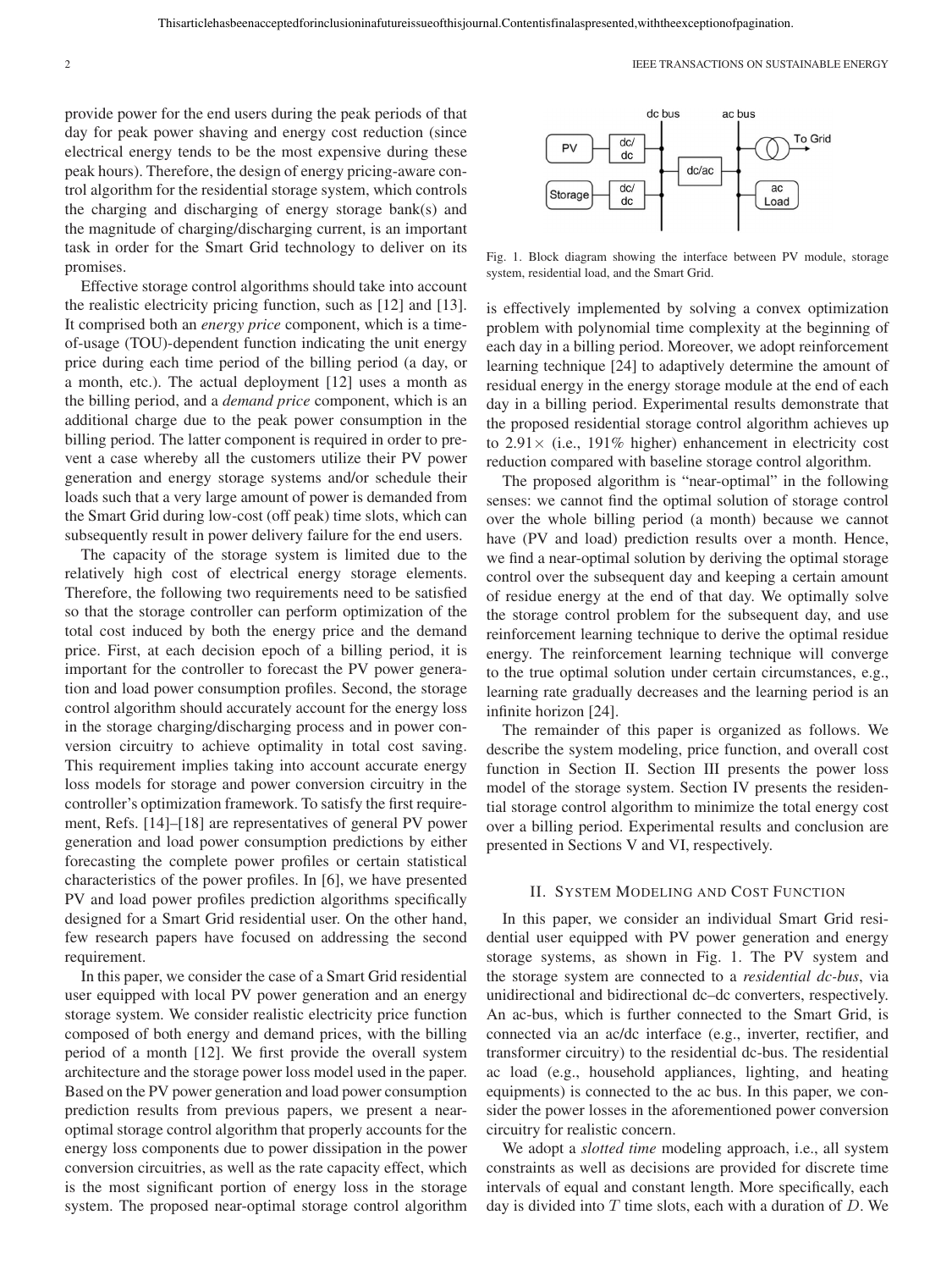use  $T = 96$  and  $D = 15$  min. Set *S* will denote the set of all T time slots in each day.

We adopt a realistic electricity price function composed of both the energy price component and the demand price component as discussed before, with a billing period of a month [12]. Consider a specific day  $i$  of a billing period. The residential load power consumption at the  $j$ th time slot of that day is denoted by  $P_{load,i}[j]$ . The output power levels of PV and storage systems at the jth time slot are denoted by  $P_{\text{pv},i}[j]$  and  $P_{\text{st},i}[j]$ , respectively. Notice that,  $P_{st,i}[j]$  may be positive (discharging from the storage), negative (charging the storage), or zero.

We assume that the PV power generation  $P_{\text{pv},i}[j]$  and residential load power consumption  $P_{load,i}[j]$  can be accurately predicted at the beginning of the *i*th day. We use  $P_{grid,i}[j]$  to denote the power required from the Smart Grid, i.e., the *grid power*, at the jth time slot of the *i*th day, where  $P_{grid,i}[j]$  can be positive (if the Smart Grid provides power for the residential usage), negative (if the residential system sells power back into the Smart Grid), or zero. More accurately, such as  $P_{load,i}[j]$ ,  $P_{\text{pv},i}[j], P_{\text{st},i}[j]$ , and  $P_{\text{grid},i}[j]$  values can be viewed as the average power generation or consumption values in the jth time slot of the ith day.

We consider realistic power conversion circuitry (i.e., their power conversion efficiency is less than 100%) in the proposed optimization framework. Accordingly, we use  $\eta_1$ ,  $\eta_2$ , and  $\eta_3$  to denote the power conversion efficiencies of the dc–dc converter between the PV system and the dc-bus, the dc–dc converter connecting between the storage system and the dc-bus, and the ac/dc power conversion interface, respectively. Those power conversion efficiency values are typically in the range of 85%– 95%. Note that the conversion efficiency is quite stable for a high-power converter in a wide range of load current levels [26], [27].

There are three *operating modes* in the system. In the first mode, both the PV system and the storage system are providing power for the residential load (i.e., the storage system is being discharged). For the jth time slot of the *i*th day, the condition that the residential system is in the first mode is given by  $P_{st,i}[j] \geq 0$ . In this case, the actual grid power  $P_{grid,i}[j]$  can be calculated by

$$
P_{\text{grid},i}[j] = P_{\text{load},i}[j] - \eta_1 \cdot \eta_3 \cdot P_{\text{pv},i}[j] - \eta_2 \cdot \eta_3 \cdot P_{\text{st},i}[j]. \tag{1}
$$

In the second mode, the storage system is being charged, and the PV system is sufficient for charging the storage. For the  $j$ th time slot of the *i*th day, the condition that the residential system is in the second mode is given by  $P_{st,i}[j] < 0$  and  $\eta_1 P_{pv,i}[j]$  +  $\frac{1}{\eta_2}P_{st,i}[j] \geq 0$ . In this mode, there is power flowing from the dcbus to the ac bus, and the actual grid power can be calculated by

$$
P_{\text{grid},i}[j] = P_{\text{load},i}[j] - \eta_1 \eta_3 \cdot P_{\text{pv},i}[j] - \frac{\eta_3}{\eta_2} \cdot P_{\text{st},i}[j]. \tag{2}
$$

In the third mode, the storage system is being charged, and the PV system is insufficient for charging the storage. In other words, the storage is simultaneously charged by the PV system and the Grid. For the jth time slot of the ith day, the condition that the residential system is in the third mode is given by  $P_{\text{st},i}[j] < 0$  and  $\eta_1 P_{\text{pv},i}[j] + \frac{1}{\eta_2} P_{\text{st},i}[j] < 0$ . In this mode, there



Fig. 2. Illustration of the relationship between  $P_{\text{grid},i}[j]$  and  $P_{\text{st},i}[j]$ .

is power flowing from the ac-bus to the dc-bus, and the actual grid power is given by

$$
P_{\text{grid},i}[j] = P_{\text{load},i}[j] - \frac{1}{\eta_3} \cdot \left( \eta_1 P_{\text{pv},i}[j] + \frac{1}{\eta_2} P_{\text{st},i}[j] \right). \tag{3}
$$

Each of equations  $(1)$ – $(3)$  is a linear and monotonically decreasing function of  $P_{st,i}[j]$  when  $P_{pv,i}[j]$  and  $P_{load,i}[j]$  values are given. Fig. 2 provides an illustration of the relationship between  $P_{\text{grid},i}[j]$  and  $P_{\text{st},i}[j]$ . The relationship between  $P_{\text{grid},i}[j]$  and  $P_{\text{st},i}[j]$  satisfies (3) in region 1  $(\eta_1 P_{\text{pv},i}[j] +$  $\frac{1}{\eta_2} P_{\text{st},i}[j] < 0$ , satisfies (2) in region 2  $(P_{\text{st},i}[j] < 0$  and  $\eta_1 P_{\text{pv},i}[j] + \frac{1}{\eta_2} P_{\text{st},i}[j] \ge 0$ , and satisfies (1) in region 3  $(P_{st,i}[j] \ge 0)$ . Thus,  $P_{grid,i}[j]$  is a piecewise linear and monotonically decreasing function of  $P_{st,i}[j]$ .  $P_{grid,i}[j]$  is also a convex function of  $P_{st,i}[j]$  since the derivative of  $P_{grid,i}[j]$  with respect to  $P_{st,i}[j]$  is nondecreasing (as shown in Fig. 2).

As specified in [12] and [13], the electricity price function is preannounced by the utility company just before the start of each billing period, and it will not change until possibly the start of the next billing period. We use a general electricity price function as follows. We use  $\text{Price}_E[j]$  to denote the unit energy price at the jth time slot of a day. Then the cost we actually pay in a billing period due to the energy price component is given by

$$
\text{Cost}_E = \sum_{i=1}^{30} \sum_{j=1}^{96} \text{Price}_E[j] \cdot P_{\text{grid},i}[j] \cdot D. \tag{4}
$$

The demand price component, on the other hand, is charged for the peak power drawn from the Grid over certain time periods in a billing period. A generic definition of the demand price is given as follows. Let  $S_1, S_2, \ldots, S_N$  be N different nonempty subsets of the original set *S* of time slots, each of which corresponds to a specific time period, named by the term *price period*, in a day. A price period does not necessarily need to be continuous in time. For example, a price period can span from 10:00 to 12:59 and then from 17:00 to 19:59, as shown in [12]. Also those price periods in a day do not need to be mutually exclusive. We use  $j \in S_k$  to denote the statement that the *j*th time slot in a day belongs to the  $k$ th price period. Let Price $D_k$  denote the demand price charged over each kth price period *S*k. Then the cost we have to pay in a billing period due to the demand price component is given by

$$
Cost_D = \sum_{k=1}^{N} \text{Price}_{D,k} \cdot \max_{1 \le i \le 30, j \in S_k} P_{\text{grid},i}[j]. \tag{5}
$$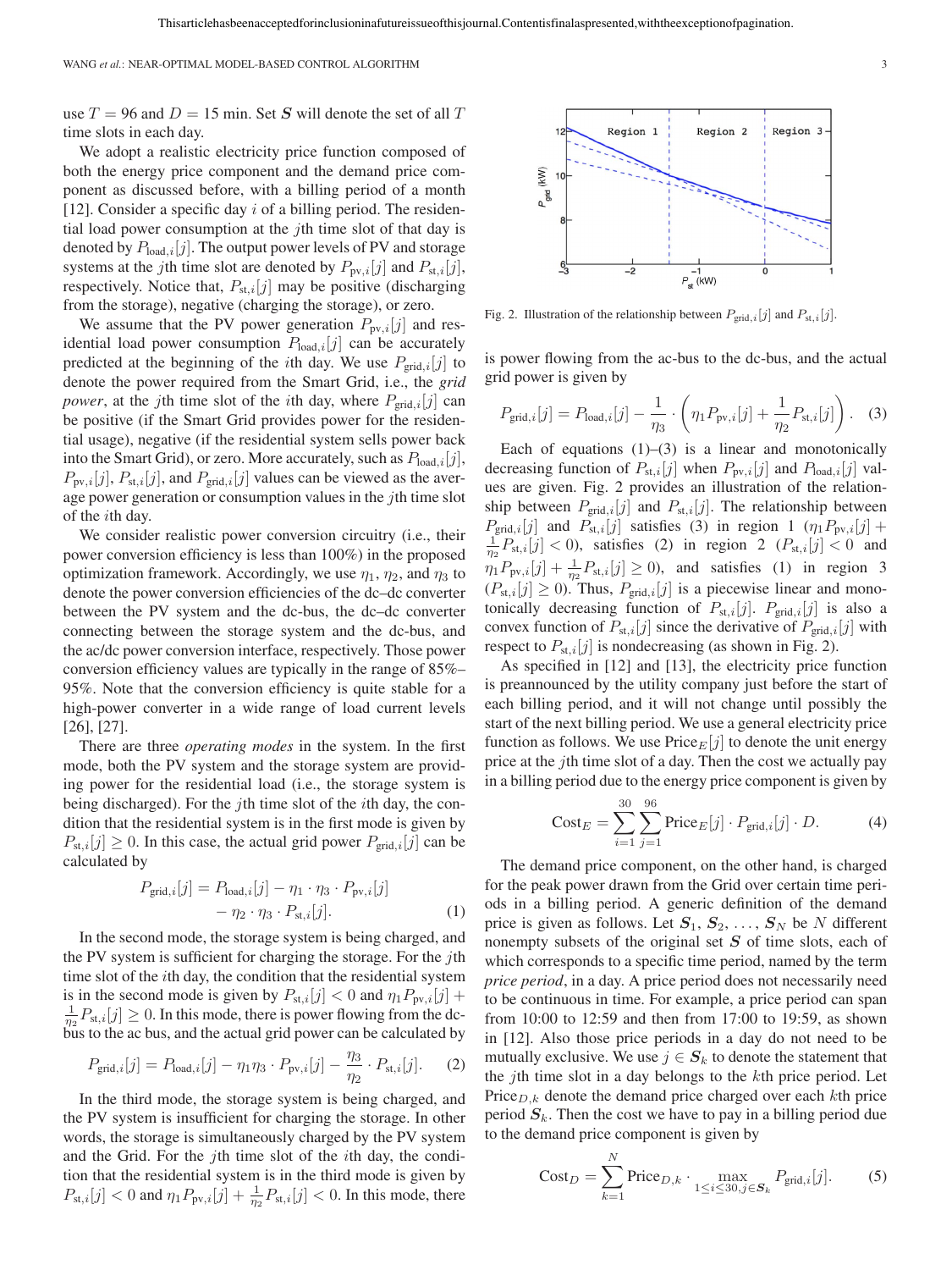Obviously, the actual total cost for the residential user in a billing period (i.e., a month) is the sum of the two aforesaid cost components.

#### III. STORAGE POWER MODEL

The most significant cause of power losses in the storage system, which is typically made of lead-acid batteries or Li-ion batteries, is the rate capacity effect of batteries [19]. To be more specific, high discharging current of the battery will reduce the amount of available energy that can be extracted from the battery, thereby reducing the battery service life between fully charged and fully discharged states [19]. In other words, highpeak-pulsed discharging current will deplete much more of the battery's stored energy than a smooth workload with the same total energy demand. We use *discharging efficiency* of a battery to denote the ratio of the battery's output current to the degradation rate of its stored charge. Then the rate capacity effect specifies the fact that the discharging efficiency of a battery decreases with the increase of the battery's discharging current. The rate capacity effect also affects the energy loss in the battery during the charging process in a similar way.

The rate capacity effect can be captured using the Peukert's formula [19], an empirical formula specifying the battery charging and discharging efficiencies as functions of the charging current  $I_c$  and the discharging current  $I_d$ , respectively,

$$
\eta_{\text{rate},c}(I_c) = \frac{1}{(I_c/I_{\text{ref}})^{\alpha_c}}, \quad \eta_{\text{rate},d}(I_d) = \frac{1}{(I_d/I_{\text{ref}})^{\alpha_d}} \quad (6)
$$

where  $\alpha_c$  and  $\alpha_d$  are Peukert's coefficients, and their values are typically in the range of 0.1–0.3 (we derive the  $\alpha_c$  and  $\alpha_d$  values from our actual battery measurements [21]);  $I_{ref}$  denotes the *reference current* of the battery, which is proportional to the battery's nominal capacity  $C_{\text{nom}}$ . Typically,  $I_{\text{ref}}$  is set to  $C_{\text{nom}}/20$ , indicating that it takes 20 h to fully discharge the battery using discharging current  $I_{\text{ref.}}$ <sup>1</sup>

We name  $I_c/I_{ref}$  and  $I_d/I_{ref}$  the battery's normalized charging current and normalized discharging current, respectively. Notice that the efficiency values  $\eta_{\text{rate},c}$  ( $I_c$ ) and  $\eta_{\text{rate},d}$  ( $I_d$ ) in (6) are greater than 100% if the magnitude of the normalized charging or discharging current is less than one, which implies that the aforementioned Peukert's formula is not accurate in this case. We modify the Peukert's formula such that the efficiency values  $\eta_{\text{rate},c}$  ( $I_c$ ) and  $\eta_{\text{rate},d}$  ( $I_d$ ) become equal to 100% if the magnitude of the normalized charging/discharging current is less than one. In other words, the battery suffers from no rate capacity effect in this case.  $\eta_{\text{rate},c}$  ( $I_c$ ) and  $\eta_{\text{rate},d}$  ( $I_d$ ) are still given by (6) if the magnitude of normalized charging/discharging current is greater than one.

We denote the increase/degradation rate of storage energy in the jth time slot of the *i*th day by  $P_{st,in,i}[j]$ , which may be positive (i.e., discharging from the storage and the amount of energy decreases), negative (i.e., charging the storage and the



Fig. 3. Relationship between  $P_{st,i}[j]$  and  $P_{st,in,i}[j]$  in two types of batteries.

amount of energy increases), or zero. The unit of  $P_{st,in,i}[j]$  will be similar to that of power since it denotes the increase/decrease rate of storage energy. Based on the modified Peukert's formula, the relationship between  $P_{st,in,i}[j]$  and the storage output power  $P_{\text{st},i}[j]$  is given by<sup>2</sup>

$$
P_{\text{st},i}[j] = \begin{cases} V_{\text{st}} \cdot I_{\text{st,ref}} \cdot \left( \frac{P_{\text{st,in},i}[j]}{V_{\text{st}} \cdot I_{\text{st,ref}}} \right)^{\beta_1}, & \text{if } \frac{P_{\text{st,in},i}[j]}{V_{\text{st}} \cdot I_{\text{st,ref}}} > 1 \\ P_{\text{st,in},i}[j], & \text{if } -1 \le \frac{P_{\text{st,in},i}[j]}{V_{\text{st}} \cdot I_{\text{st,ref}}} \le 1 \\ -V_{\text{st}} \cdot I_{\text{st,ref}} \cdot \left( \frac{|P_{\text{st,in},i}[j]|}{V_{\text{st}} \cdot I_{\text{st,ref}}} \right)^{\beta_2}, & \text{if } \frac{P_{\text{st,in},i}[j]}{V_{\text{st}} \cdot I_{\text{st,ref}}} < -1 \\ \end{cases} \tag{7}
$$

where  $V_{st}$  is the storage terminal voltage and is supposed to be (near-) constant;  $I_{\text{st,ref}}$  is the reference current of the storage system, which is proportional to its nominal capacity  $C_{\text{st,nom}}$ given in ampere-hours (Ah). When comparing (6) with (7), we observe that the relationship between  $\beta_1$ ,  $\beta_2$  and  $\alpha_d$ ,  $\alpha_c$ , i.e.,  $\beta_1 = \frac{1}{1+\alpha_d}$  and  $\beta_2 = \frac{1}{1-\alpha_c}$ . Coefficient  $\beta_1$  is in the range of 0.8–0.9, whereas coefficient  $\beta_2$  is in the range of 1.1–1.3.

One can observe that when the storage discharging (or charging) current is the same, the discharging (or charging) efficiency becomes higher (i.e., the rate capacity effect becomes less significant) when the nominal capacity of the storage system is larger.

We use function  $P_{st,i}[j] = f_{st}(P_{st,in,i}[j])$  to denote the relationship between  $P_{st,i}[j]$  and  $P_{st,in,i}[j]$ . An important observation is that such a function is a concave and monotonically increasing function over the input domain  $-\infty < P_{\text{st,in},i}[j]$  $\infty$ , as shown in Fig. 3. The concavity of function  $f_{st}(P_{st,in,i}[j])$ is a result from characteristics of (7), i.e., coefficient  $\beta_1$  is smaller than one and coefficient  $\beta_2$  is larger than one. Due to the monotonicity property,  $P_{st,in,i}[j]$  is also a monotonically increasing function of  $P_{st,i}[j]$ , denoted by  $P_{st,in,i}[j] =$  $f_{\rm st}^{-1}$   $(P_{\rm st, i}[j])$ . We can see from Fig. 3 that a lead-acid batterybased storage system has more significant energy loss due to rate capacity effect than a Li-ion battery-based storage system. However, the lead-acid battery-based storage system is more often deployed in real household scenarios due to cost considerations (the capital cost of lead-acid battery is only 100–200 \$/kWh, whereas that of Li-ion battery is  $> 600$  \$/kWh [20]).

<sup>&</sup>lt;sup>1</sup>Since *I*<sub>ref</sub> is a very small current compared with battery capacity, it is typically safe to assume that the battery efficiency is close to 100% when charging/discharging using *I*ref.

<sup>&</sup>lt;sup>2</sup>Note that there is an absolute value calculation in the third term because  $P_{\text{st},\text{in},i}[j]$  is negative in this case. In the first term,  $P_{\text{st},\text{in},i}[j]$  is positive, and therefore, there is no need for the absolute value calculation.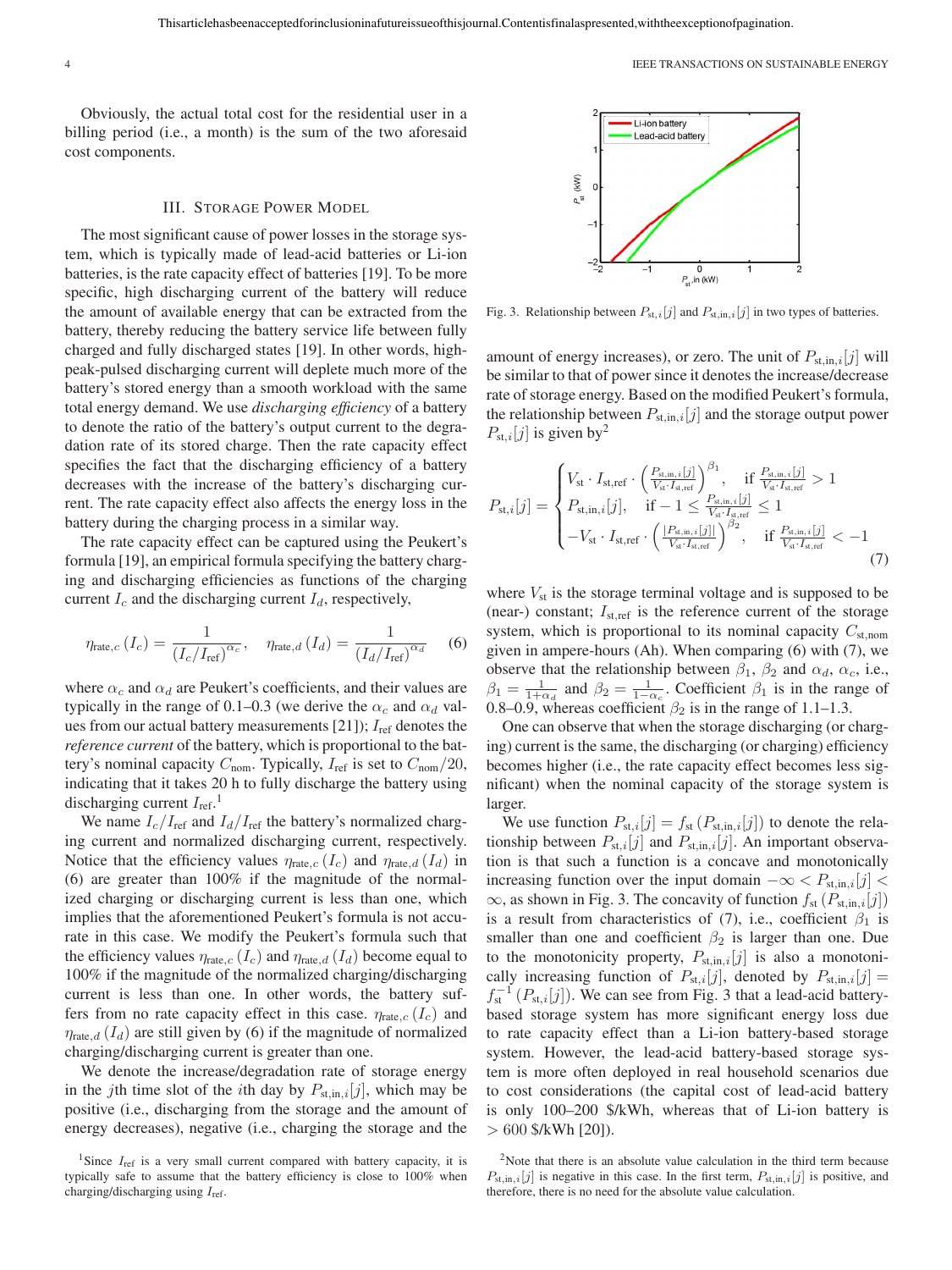WANG *et al.*: NEAR-OPTIMAL MODEL-BASED CONTROL ALGORITHM 5

## IV. OPTIMAL CONTROL ALGORITHM OF RESIDENTIAL STORAGE SYSTEM

In this section, we introduce the proposed near-optimal residential storage control algorithm in detail, which could effectively utilize the combination of PV power generation and load power consumption prediction results to minimize the total electricity cost, including both the energy price and the demand price, over each billing period (i.e., a month).

The storage control optimization problem is performed at time 00:00 (i.e., at the beginning) of each day in the billing period. To be more realistic, we assume that the prediction results of PV power generation and load power consumption profiles at each ith day are not available before time 00:00 of that day. We further assume that the PV power generation and load power consumption profiles at each day, i.e.,  $P_{\text{pv},i}[j]$ and  $P_{load,i}[j]$  for  $1 \leq j \leq 96$ , can be accurately predicted from the weather forecast and prediction algorithms presented in our previous work [6]. At time 00:00 of each ith day, the storage controller performs optimization to find the optimal storage system output power profile  $P_{st,i}[j]$  for  $1 \leq j \leq 96$  throughout the day, which is equivalent to finding the charging/discharging current profile of the storage system.

In this section, we first introduce the storage control optimization performed at the beginning of a billing period (i.e., at time 00:00 of day  $i = 1$ ), in order to achieve a balance between the expected  $Cost_E$  (induced by the energy price component) and expected  $Cost<sub>D</sub>$  (induced by the demand price component) values. In this way, we can minimize the total expected energy cost. Next, we introduce the storage control optimization performed at the beginning of the other days in the billing period. Finally, we provide a reinforcement learning technique [24] to adaptively determine the amount of residual energy in the energy storage module at the end of each day in a billing period.

Although in reality we control the output power  $P_{st,i}[j]$  $(1 \le i \le 30, 1 \le j \le 96)$  of the storage system during the system operation, we use  $P_{\text{st},\text{in},i}[j]$   $(1 \le i \le 30, 1 \le j \le 96)$ as the control variables in the optimal storage control problem formulation since it can help transform the optimal storage control problem into a standard convex optimization problem. We observe from  $(1)$ ,  $(2)$ ,  $(3)$ , and  $(7)$  that the grid power  $P_{\text{grid},i}[j]$  ( $1 \le i \le 30, 1 \le j \le 96$ ) is a monotonically decreasing function of  $P_{st,in,i}[j]$ , denoted by  $P_{grid,i}[j]$  =  $f_{\text{grid}}(P_{\text{st},\text{in},i}[j])$ , over the input domain  $-\infty < P_{\text{st},\text{in},i}[j]$  $\infty$ . Again, we have  $P_{st, \text{in}, i}[j] = f_{grid}^{-1}(P_{grid, i}[j])$ . Furthermore,  $P_{\text{grid},i}[j] = f_{\text{grid}}(P_{\text{st},\text{in},i}[j])$  is a convex function of the control variable  $P_{st,in,i}[j]$  according to the rules of convexity in function compositions [22], due to the following two reasons: 1)  $P_{\text{grid},i}[j]$  is a convex and monotonically decreasing function of  $P_{st,i}[j]$  and 2)  $P_{st,i}[j] = f_{st}(P_{st,in,i}[j])$  is a concave function of  $P_{\text{st.in.}i}[j]$ .

At any time in a billing period, let Peak<sub>k</sub>  $(1 \leq k \leq N)$  denotes the peak grid power consumption value that is *observed so far* over the kth price period in the billing period of interest (cf. Section II). Obviously, such Peak<sub>k</sub> values are initialized to zero at the beginning of the billing period, and are updated at the end of each day according to the actual grid power consumption profiles.

At the beginning of the billing period, i.e., time 00:00 of day 1, the amount of energy stored in the storage system is  $E_{\text{st,ini},1}$ . The amount of stored energy at the beginning (time 00:00) of other day  $i$  ( $i \neq 1$ ) is denoted by  $E_{\text{st,ini},i}$ , which is determined by the storage controller. The full energy capacity of the energy storage system is  $E_{\text{st,full}}$ .

## *A. Storage Control Optimization at the Beginning of a Billing Period*

We introduce the storage control optimization at the beginning of a billing period (i.e., at time 00:00 of day  $i = 1$ ), in order to achieve a desirable balance between the expected  $\text{Cost}_E$  and expected  $\text{Cost}_D$  values. At that time, we have Peak<sub>k</sub> = 0 for  $1 \le k \le N$ . The storage controller is only aware of the PV power generation and load power consumption profiles in the first day of the billing period, i.e.,  $P_{\text{pv},1}[j]$  and  $P_{load,1}[j]$  for  $1 \leq j \leq 96$ . The storage controller finds the optimal  $P_{\text{st},\text{in},1}[j]$  profile for  $1 \leq j \leq 96$ . The objective of the storage controller is to minimize the estimated total electricity cost in the billing period. Then the *O*ptimal *S*torage *C*ontrol problem performed at the *B*eginning of a billing period (the OSC-B problem) is formally described as follows.

*1) OSC-B Problem Formulation: Given* the PV power generation and load power consumption profiles of the first day in the billing period, i.e.,  $P_{\text{pv},1}[j]$  and  $P_{\text{load},1}[j]$  for  $1 \leq j \leq 96$ , the initial storage energy  $E_{\text{st,ini,1}}$  at time 00:00, and full energy capacity  $E_{\text{st,full}}$ .

**Find** the optimal  $P_{\text{st,in},1}[j]$  profile for  $1 \leq j \leq 96$ .

*Minimize* the estimated total electricity cost in the billing period, which is given by

$$
\begin{aligned} \text{Cost}_D &+ \text{Cost}_E \\ &= 30 \cdot \sum_{j=1}^{96} \text{Price}_E[j] \cdot P_{\text{grid},1}[j] \cdot D \\ &+ \sum_{k=1}^{N} \text{Price}_{D,k} \cdot \max\left(\text{Peak}_k, \max_{j \in S_k} P_{\text{grid},1}[j]\right). \end{aligned} \tag{8}
$$

*Subject to* the following constraints: For each  $1 \leq j \leq 96$ 

$$
- P_{\max,c} \leq P_{\text{st,in},1}[j] \leq P_{\max,d} \tag{9}
$$

$$
0 \le E_{\text{st,ini},1} - \sum_{l=1}^{j} P_{\text{st,in},1} [l] \cdot D \le E_{\text{st,full}} \tag{10}
$$

$$
E_{\text{st,ini},1} - \sum_{j=1}^{96} P_{\text{st,in},1}[j] \cdot D \ge E_{\text{st,ini},1}.\tag{11}
$$

In the OSC-B problem formulation, the objective function (8) is the estimated total electricity cost in the whole billing period, where we use the PV and load profiles of the first day, i.e.,  $P_{\text{pv},1}[j]$  and  $P_{\text{load},1}[j]$  for  $1 \leq j \leq 96$ , as a representation for the whole billing period. This is because the storage controller is only aware of the PV power generation and load power consumption profiles in the first day. Constraint (9) represents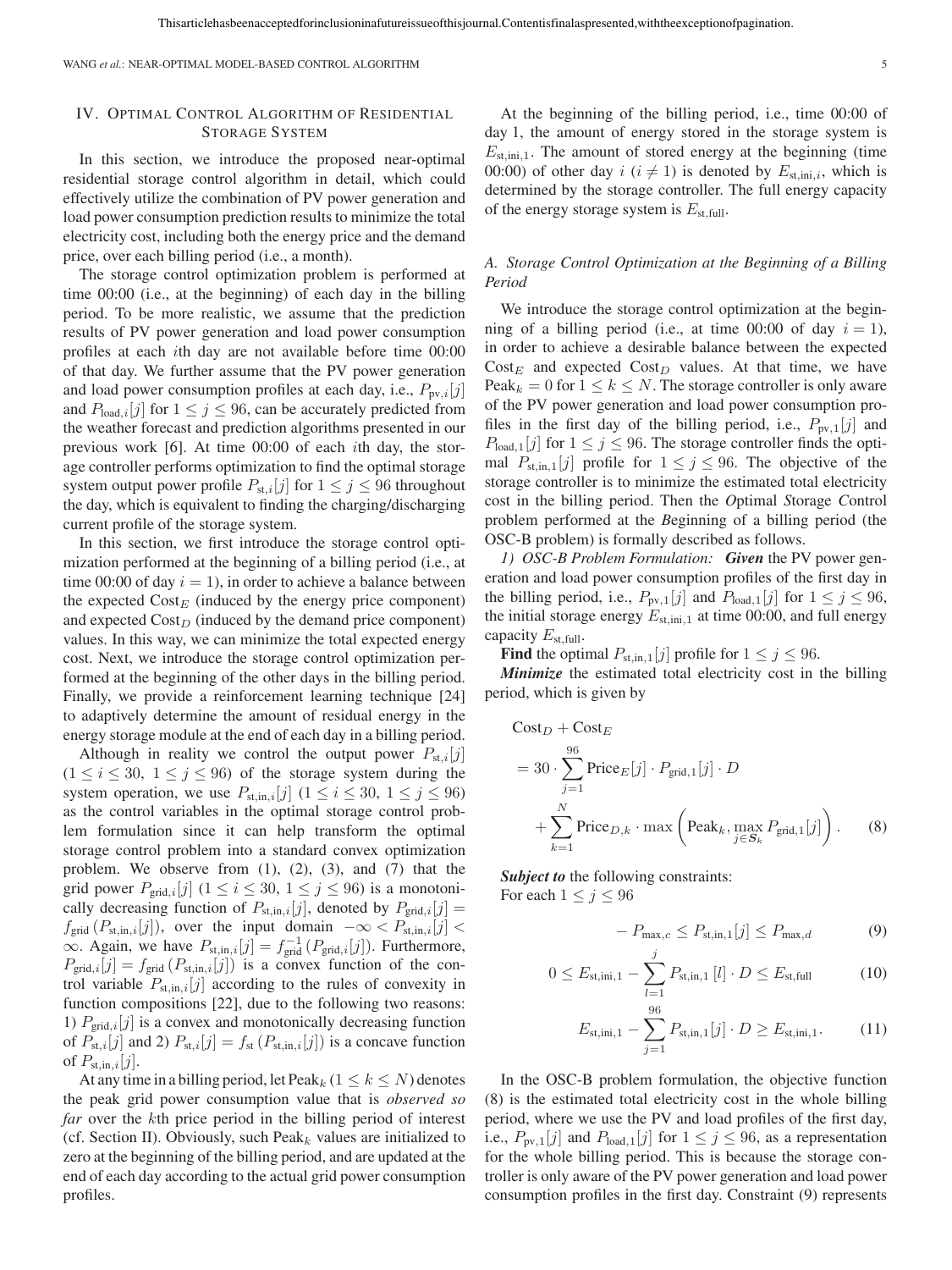the restrictions on the maximum allowable amount of power flowing into and out of the storage system during charging and discharging, respectively. Constraint (10) ensures that the storage energy can never become less than zero or exceed a maximum value  $E_{\text{st,full}}$  throughout the day. Finally, constraint (11) ensures that the remaining storage energy at the end of day, which is required for performing peak power shaving on the next day, is no less than the initial value  $E_{\text{st,ini,1}}$ .

The OSC-B problem is a standard convex optimization problem due to the following two reasons.

- 1) The objective function (8) is a convex objective function because the pointwise maximum function of a set of convex functions is still a convex function.
- 2) The other constraints are all convex (or linear) inequality constraints of optimization variables.

Although the OSC-B problem is formulated as a convex optimization problem, and therefore, it can be solved optimally with a polynomial time complexity using convex optimization algorithms [22], it is difficult to directly solve the OSC-B problem using standard convex optimization tools such as CVX [23] or the *fmincon* function in MATLAB. This is because the function  $P_{grid,i}[j] = f_{grid}(P_{st,in,i}[j])$  is nondifferentiable at several points, and typical convex optimization tools only accept differentiable objective functions. To address this issue, we use a piecewise linear function to approximate the function  $f_{\text{grid}}(P_{\text{st},\text{in},i}[j])$ , and then transform the OSC-B problem into a linear programming problem (note that all the constraints are linear constraints), which could be optimally solved using standard optimization tools in polynomial time complexity. Details are omitted due to space limitation. Similar method will also be applied to the optimal storage problem as shall be discussed in Section IV-B.

# *B. Storage Control Optimization at the Beginning of the Other Days*

We introduce the storage control optimization at the beginning of the other days in the billing period (i.e., days 2, 3, and so on). Suppose that we are at the beginning of the ith day of the billing period of interest. At that time, the  $Peak_k$  values may not be zero any more. The storage controller is aware of the PV power generation and load power consumption profiles in the *i*th day, i.e.,  $P_{\text{pv},i}[j]$  and  $P_{\text{load},i}[j]$  for  $1 \leq j \leq 96$ . The storage controller derives the optimal  $P_{st,in,i}[j]$  profile for  $1 \leq j \leq 96$ . The objective of the storage controller is to minimize *the increase of the electricity cost* in the ith day of the billing period, as will be formally described below. The *O*ptimal *S*torage *C*ontrol problem performed at the beginning of the *O*ther days in the billing period (the OSC-O problem) is formally described as follows.

*1) OSC-O Problem Formulation: Given* the PV power generation and load power consumption profiles of the ith day in the billing period, i.e.,  $P_{\text{pv},i}[j]$  and  $P_{\text{load},i}[j]$  for  $1 \leq j \leq 96$ , and the initial storage energy  $E_{\text{st,ini},i}$  at time 00:00.

**Find** the optimal  $P_{st,in,i}[j]$  profile for  $1 \leq j \leq 96$ .

*Minimize* the increase in the electricity cost in the ith day, which is given by

$$
\sum_{j=1}^{96} \text{Price}_E[j] \cdot P_{\text{grid},i}[j] \cdot D
$$
  
+ 
$$
\sum_{k=1}^{N} \text{Price}_{D,k} \cdot \left( \max \left( \text{Peak}_k, \max_{j \in S_k} P_{\text{grid},i}[j] \right) - \text{Peak}_k \right)
$$
  
(12)

or equivalently, minimize

$$
\sum_{j=1}^{96} \text{Price}_E[j] \cdot P_{\text{grid},i}[j] \cdot D
$$
  
+ 
$$
\sum_{k=1}^{N} \text{Price}_{D,k} \cdot \max\left(\text{Peak}_k, \max_{j \in S_k} P_{\text{grid},i}[j]\right).
$$
 (13)

*Subject to* the following constraints: For each  $1 \le j \le 96$ 

$$
- P_{\max,c} \le P_{\text{st,in},i}[j] \le P_{\max,d} \tag{14}
$$

$$
0 \le E_{\text{st,ini},i} - \sum_{l=1}^{j} P_{\text{st,in},i} [l] \cdot D \le E_{\text{st,full}} \tag{15}
$$

$$
E_{\text{st,ini},i} - \sum_{j=1}^{96} P_{\text{st,in},i}[j] \cdot D \ge E_{\text{st,res}}.
$$
 (16)

In the OSC-O problem formulation, the objective function (12) is the increase of the electricity cost in the ith day of the billing period of interest. The objective function comprised two parts: 1) the energy price-induced electricity cost in the ith day of the billing period, given by the first term of (12) and 2) the increase in the demand price-induced electricity cost in the billing period of interest, given by the second term of (12). The constraints in the OSC-O problem are similar to the constraints in the OSC-B problem discussed in Section IV-A. However, in constraint (16), the minimum storage energy at the end of the day is set to be  $E_{\text{st,res}}$ , which is adaptively updated using a reinforcement learning technique [24]. We will introduce the learning of the optimal  $E_{\text{st,res}}$  value in Section IV-C.

Again, similar to the OSC-B problem, the OSC-O problem has convex objective function (12), and linear inequality constraints (14)–(16), of optimization variables. Therefore, the OSC-O problem can also be optimally solved in polynomial time complexity using standard convex optimization methods [22], [23].

## *C. Reinforcement Learning Technique to Derive the Optimal Amount of Residual Energy*

The limitation on residual energy is critical for the performance of storage control algorithm. A large amount of residual energy (suppose the battery is nearly fully charged) will degrade the capability of the storage module to store future redundant energy, whereas a small amount of residual energy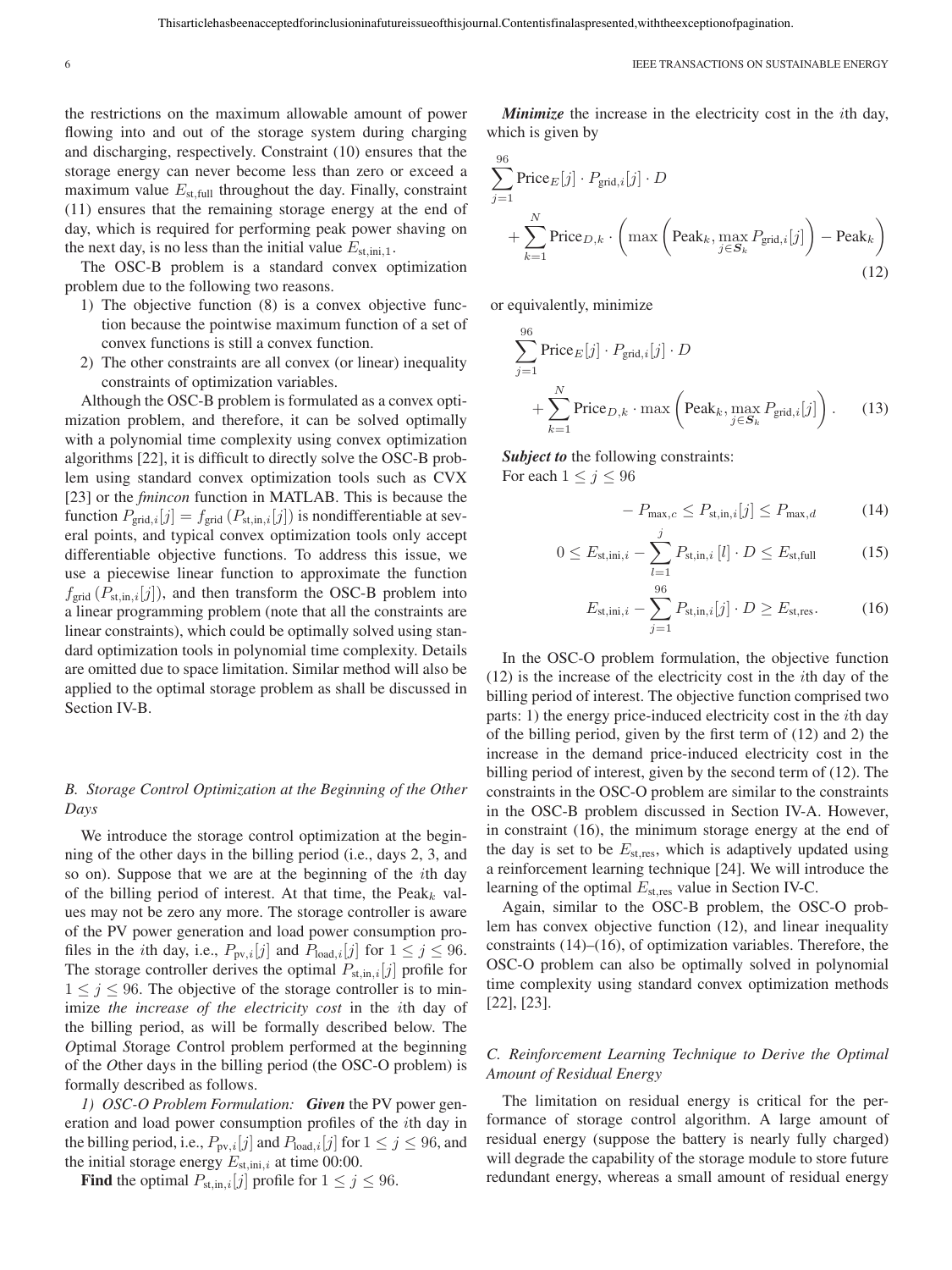(suppose the battery is nearly depleted) will degrade the capability of the storage module to perform peak shaving. Hence, the most critical task is the evaluation and selection of the  $E_{\rm st,res}$ value.

We propose a reinforcement learning-based technique [24] to adaptively derive the optimal value of  $E_{\text{st,res}}$  along with system operation. A reinforcement learning framework has a set of states *S* and a set of actions *A* to choose at each state. In this problem, a state  $s \in S$  is a specific amount of remaining energy at the beginning of each day  $i$  (i.e., the residual energy for the previous day), whereas an action  $a \in A$  corresponds to a specific  $E_{\text{st,res}}$  value at the end of the *i*th day. In reinforcement learning, we maintain a value function  $Q(s, a)$  for each stateaction pair (s, a). Q (s, a) stores the *estimation of the expected discounted total electricity cost* when starting at state s and taking action  $a$  [24]. At the beginning of each day i (suppose the state is s),<sup>3</sup> the storage controller selects the optimal action  $a$ (which corresponds to a specific  $E_{\text{st,res}}$  value) with the smallest  $Q(s, a)$  value, and consequently, performs optimization of storage charging/discharging (i.e., the OSC-O optimization). At the end of the ith day, the storage controller evaluates the value function  $Q(s, a)$  of state-action pair  $(s, a)$  using the following value updating rule:

$$
Q(s, a) \leftarrow (1 - \alpha) \cdot Q(s, a) + \alpha \cdot \left( \text{Cost} + \gamma \cdot \min_{a'} Q(s', a') \right) \tag{17}
$$

where  $s'$  is the observed next state at the end of the *i*th day, Cost is the cost increase in the *i*th day as defined in (12),  $\gamma$  is the discount factor, and  $\alpha$  is a learning parameter. This learning technique is called Q-learning [24], and it produces the optimal  $E_{\rm st, res}$  value along with system operation. According to [24] and our experiments, we can get good learning results when  $\alpha$  is set around 0.05–0.15 and  $\gamma$  is set around 0.85–0.95. Detailed procedure of the learning algorithm in each day  $i$  is provided in Algorithm 1.

**Algorithm 1.** Reinforcement learning-based optimization of the residual energy  $E_{\rm st,res}$ 

At the beginning of each day  $i$  (suppose we are currently in state s):

Choose action  $\alpha$  (which corresponds to a specific  $E_{\text{st,res}}$ value) with the smallest  $Q(s, a)$  value.

Perform optimization of storage charging/discharging (i.e., the OSC-O optimization) correspondingly.

We arrive at the end of day  $i$  (suppose the observed next state is s ):

Evaluate the value function  $Q(s, a)$  of state-action pair  $(s, a)$  as shown in Eqn. (17).

### V. EXPERIMENTAL RESULTS

In this section, we present the simulation results on the effectiveness of the proposed accurate component model-based nearoptimal residential storage control algorithm. The PV power

<sup>3</sup>Note that this learning procedure is not used in the first day of a month, since we do not incorporate *E*st*,*res in the OSC-B problem.



Fig. 4. Daily energy price component in the second type of electricity price function.

profiles used in our experiments are measured at Duffield, VA, in the year 2007, whereas the electric load data come from the Baltimore Gas and Electric Company, also measured in the year 2007 [25]. We add some random peaks to the electric load profiles. The algorithm is implemented in MATLAB and executes on a computer with an Intel Core i7-3770 CPU running at 3.40 GHz.

We use two types of electricity price functions. The first type of electricity price function is a real price function similar to [12] and [13], given as follows. The energy price component is given by: 0.01879 \$/kWh during 00:00 to 09:59 and 20:00 to 23:59, 0.03952 \$/kWh during 10:00 to 12:59 and 17:00 to 19:59, 0.04679 \$/kWh during 13:00 to 16:59. For the monthly demand price component, there are three price periods in a day: 1) the "high peak" period from 13:00 to 16:59, with demand price of 9.00 \$/kW; 2) the "low peak" period from 10:00 to 12:59 and from 17:00 to 19:59, with demand price of 3.25 \$/kW; and 3) the "overall" period from 00:00 to 23:59 (the whole day), with demand price of 5.00 \$/kW. The second type is a synthesized electricity price function. The energy price component over a day is demonstrated in Fig. 4. For the monthly demand price component, we consider only one "high peak" period from 18:00 to 21:59 with demand price of 9.00 \$/kW, whereas the rest is "low peak" period.

We compare the performances (in terms of actual cost and cost-saving capabilities as shall be defined later) of the proposed near-optimal storage control algorithm with the baseline algorithm. The baseline algorithm charges the storage system from the Grid during the "off peak" period (00:00 to 09:59 and 20:00 to 23:59 in the first type of electricity price function or 00:00 to 17:59 and 22:00 to 23:59 in the second type of electricity price function) with constant charging power, and distributes energy stored in the storage system evenly in the "high peak" period. We define the *cost-saving capability* of a storage control algorithm (the proposed algorithm or the baseline algorithm) to be the total cost saving over a billing period due to the additional storage system, compared with the same residential Smart Grid user equipped only with the PV system.

## *A. Simulation Results Using the First Type of Electricity Price Function*

First, we show experimental results based on the first type of electricity price function. Fig. 5 illustrates the comparison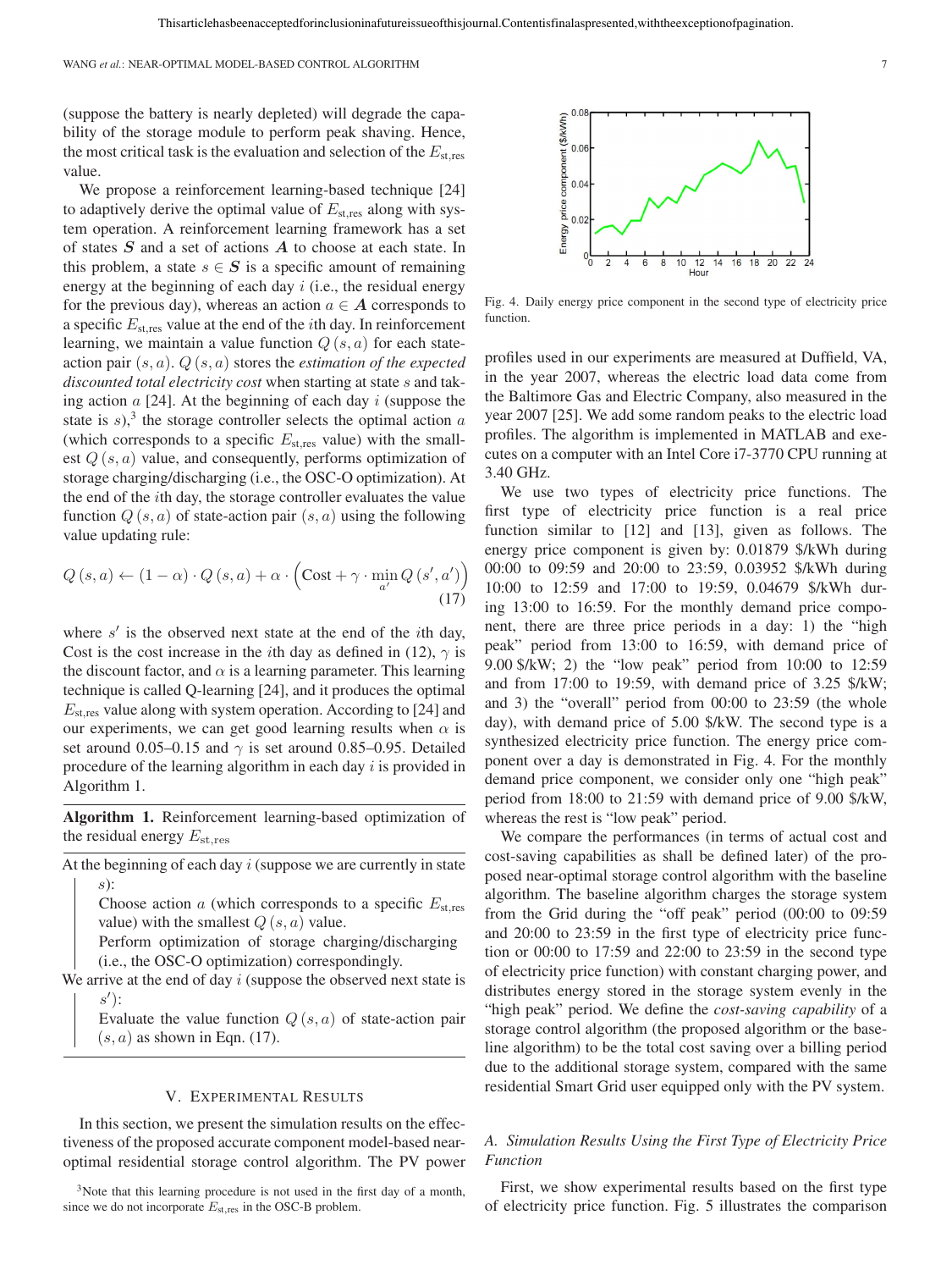

Fig. 5. Comparison results on the actual electricity cost on every month throughout a year.

#### TABLE I

IMPROVEMENT IN COST-SAVING CAPABILITY OF THE PROPOSED ALGORITHM WITH LEARNING-BASED OPTIMIZATION OF RESIDUAL ENERGY COMPARED WITH THE BASELINE ALGORITHM, WHEN THE STORAGE CAPACITY IS 45 AH, UNDER THE FIRST TYPE OF PRICE FUNCTION

| Month       | Jan. | Feb. | Mar. | Apr. |
|-------------|------|------|------|------|
| Improvement | 164% | 167% | 60%  | 90%  |
| Month       | May  | Jun. | Jul. | Aug. |
| Improvement | 55%  | 59%  | 67%  | 85%  |
| Month       | Sep. | Oct. | Nov. | Dec. |
| Improvement | 79%  | 81%  | 145% | 87%  |

results on the actual electricity cost on every month throughout a year, among the proposed near-optimal storage control algorithm with learning-based optimization of residual energy, the baseline algorithm, and the residential user equipped only with the PV system (no energy storage). The capacity of the storage system is set to be 45 Ah. We can observe that the proposed near-optimal residential storage control algorithm consistently outperforms the baseline algorithm in energy cost reductions.

For more quantitative results, Table I illustrates the comparison results on the cost-saving capabilities between the proposed near-optimal storage control algorithm and the baseline algorithm on every month throughout a year, when the capacity of the storage system is 45 Ah. The improvement in cost-saving capabilities using the proposed algorithm is provided in the table. Table II shows the comparison results on the same testing data when the capacity of the storage system is 60 Ah. Experimental results demonstrate that the optimal amount of residual energy at the end of each day is around 20%–40% of the full energy capacity of the storage system. We can see from the two tables that the proposed near-optimal residential storage control algorithm consistently outperforms the baseline algorithm, with a maximum improvement of 191% (i.e.,  $2.91 \times$ ) on the cost-saving capability (on February, 60-Ah storage capacity). Furthermore, it can be observed that the proposed storage control algorithm demonstrates more significant improvement on the cost-saving capability over the baseline system when the storage system has a capacity of 60 Ah. It also achieves

TABLE II IMPROVEMENT IN COST-SAVING CAPABILITY OF THE PROPOSED ALGORITHM WITH LEARNING-BASED OPTIMIZATION OF RESIDUAL ENERGY COMPARED WITH THE BASELINE ALGORITHM, WHEN THE STORAGE CAPACITY IS 60 AH, UNDER THE FIRST TYPE OF PRICE **FUNCTION** 

| Month       | Jan. | Feb. | Mar. | Apr. |
|-------------|------|------|------|------|
| Improvement | 183% | 191% | 69%  | 97%  |
| Month       | May  | Jun. | Jul. | Aug. |
| Improvement | 52%  | 67%  | 77%  | 99%  |
| Month       | Sep. | Oct. | Nov. | Dec. |
| Improvement | 87%  | 92%  | 159% | 97%  |

#### TABLE III

IMPROVEMENT IN COST-SAVING CAPABILITY OF THE PROPOSED ALGORITHM WITH THE BASELINE ALGORITHM, WHEN THE STORAGE CAPACITY IS 60 AH, UNDER THE FIRST TYPE OF PRICE FUNCTION, AND ACCOUNTING FOR PREDICTION INACCURACIES

| Month       | Jan. | Feb. | Mar. | Apr. |
|-------------|------|------|------|------|
| Improvement | 115% | 101% | 49%  | 86%  |
| Month       | May  | Jun. | Jul. | Aug. |
| Improvement | 38%  | 54%  | 26%  | 47%  |
| Month       | Sep. | Oct. | Nov. | Dec. |
| Improvement | 91%  | 71%  | 47%  | 118% |

higher cost-saving capability during the winter than during the summer. The reason is that the peak load power consumption generally occurs in the "high peak" price period in the summer, and therefore, the baseline algorithm achieves relatively higher performance by distributing the storage energy only in the "high peak" periods.

Next, we consider the effect of prediction inaccuracies in PV power generation and load power consumption predictions. As reported in [6], the above prediction inaccuracies can be lower than 8%. Hence, we assume 8% prediction inaccuracies of PV power generation and load power consumption predictions, and illustrate in Table III the comparison results on the cost-saving capabilities between the proposed near-optimal storage control algorithm and the baseline algorithm on every month throughout a year (the storage capacity is 45 Ah). We can observe that the performance gains in Table III are generally lower than those in Table I (when prediction inaccuracies are not accounted for). But still, we can achieve up to 117.6% improvement in cost-saving capabilities when applying the proposed control algorithm.

# *B. Simulation Results Using the Second Type of Electricity Price Function*

Next, we show experimental results based on the second type of electricity price function. We only show experimental results on the 60-Ah storage system due to space limitation. Table IV illustrates the comparison results on the cost-saving capabilities between the proposed near-optimal storage control algorithm with learning-based optimization of residual energy and the baseline algorithm on every month throughout a year. Experimental results demonstrate that in this case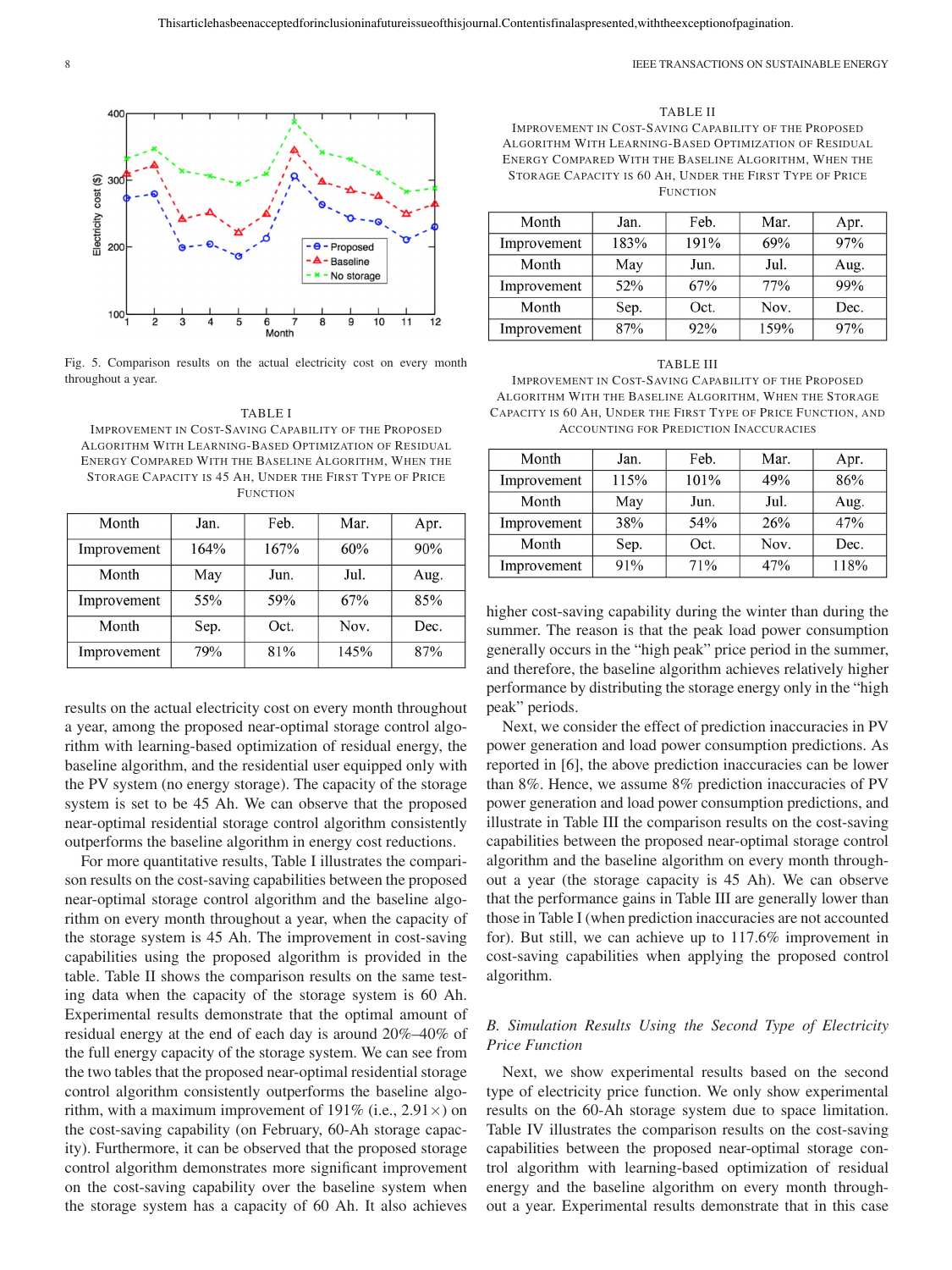WANG *et al.*: NEAR-OPTIMAL MODEL-BASED CONTROL ALGORITHM 9

TABLE IV IMPROVEMENT IN COST-SAVING CAPABILITY OF THE PROPOSED ALGORITHM WITH LEARNING-BASED OPTIMIZATION OF RESIDUAL ENERGY COMPARED WITH THE BASELINE ALGORITHM, UNDER THE SECOND TYPE OF PRICE FUNCTION

| Month       | Jan. | Feb. | Mar. | Apr. |
|-------------|------|------|------|------|
| Improvement | 36%  | 60%  | 42%  | 42%  |
| Month       | May  | Jun. | Jul. | Aug. |
| Improvement | 41%  | 24%  | 39%  | 46%  |
| Month       | Sep. | Oct. | Nov. | Dec. |
| Improvement | 37%  | 23%  | 51%  | 72%  |

the optimal amount of residual energy at the end of each day is around 10%–20% of the full energy capacity of the storage system, which is less than that in the former case. Once again, the proposed near-optimal residential storage control algorithm consistently outperforms the baseline algorithm, with a maximum improvement of 72% on the cost-saving capability. However, one can notice that the improvement is less significant than the results on the first type of electricity price function. This is because the energy cost due to demand price component is less significant compared with that due to energy price component in this case, which will degrade the improvement achieved by the proposed near-optimal solution (because the proposed solution is the most effective in reducing cost due to the demand price component).

## VI. CONCLUSION

In this paper, we address the problem of integrating residential PV power generation and storage systems into the Smart Grid for simultaneous peak power shaving and total electricity cost minimization over a billing period, making use of the dynamic energy pricing models. The residential storage control should effectively mitigate the inevitable prediction errors and properly account for the energy loss in storage charging/discharging and in power conversion circuitries. Based on the PV power generation and load power consumption prediction methods in our previous papers, we propose an accurate component model-based near-optimal storage control algorithm accounting for these aspects. We effectively implement the near-optimal storage control algorithm by solving a convex optimization problem at the beginning of each day with polynomial time complexity. We adopt reinforcement learning technique to adaptively determine the amount of residue energy in the energy storage module at the end of each day in a billing period.

#### **REFERENCES**

- [1] Y. Wang, X. Lin, and M. Pedram, "Accurate component model based optimal control for energy storage systems in households with photovoltaic modules," in *Proc. IEEE Green Technol. Conf. (GTC)*, 2013, pp. 28–34.
- [2] L. D. Kannberg *et al.*, "GridWise<sup>TM</sup>: The benefits of a transformed energy system," Pacific Northwest Nat. Lab., Richland, WA, USA, PNNL-14396, Sep. 2003.
- [3] S. M. Amin and B. F. Wollenberg, "Toward a smart grid: Power delivery for the 21st century," *IEEE Power Energy Mag.*, vol. 3, no. 5, pp. 34–41, Sep./Oct. 2005.
- [4] S. Kishore and L. V. Snyder, "Control mechanisms for residential electricity demand in SmartGrids," in *Proc. IEEE Smart Grid Commun.*, 2010, pp. 443–448.
- [5] S. Caron and G. Kesidis, "Incentive-based energy consumption scheduling algorithms for the Smart Grid," in *Proc. IEEE Smart Grid Commun.*, 2010, pp. 391–396.
- [6] Y. Wang, S. Yue, L. Kerofsky, S. Deshpande, and M. Pedram, "A hierarchical control algorithm for managing electrical energy storage systems in homes equipped with PV power generation," in *Proc. IEEE Green Technol. Conf. (GTC)*, 2012, pp. 1–6.
- [7] A. Mohd, E. Ortjohann, A. Schmelter, N. Hamsic, and D. Morton, "Challenges in integrating distributed energy storage systems into future smart grid," in *Proc. Int. Symp. Ind. Electron. (ISIE)*, 2008, pp. 1627– 1632.
- [8] I. Koutsopoulos, V. Hatzi, and L. Tassiulas, "Optimal energy storage control policies for the smart power grid," in *Proc. IEEE Int. Conf. Smart Grid Commun.*, Oct. 2011, pp. 475–480.
- [9] T. Cui, Y. Wang, H. Goudarzi, S. Nazarian, and M. Pedram, "Profit maximization for utility companies in an oligopolistic energy market with dynamic prices," in *Proc. Online Green Commun. Conf.*, 2012, pp. 86–91.
- [10] T. Esram, J. Kimball, P. Krein, P. Chapman, and P. Midya, "Dynamic maximum power point tracking of photovoltaic arrays using ripple correlation control," *IEEE Trans. Power Electron.*, vol. 21, no. 5, pp. 1282– 1291, Sep. 2006.
- [11] Y. Kim, N. Chang, Y. Wang, and M. Pedram, "Maximum power transfer tracking for a photovoltaic-supercapacitor energy system," in *Proc. Int. Symp. Low Power Electron. Des. (ISLPED)*, 2010, pp. 307–312.
- [12] Los Angeles Department of Water & Power. (2011). *Electric Rates* [Online]. Available: http://www.ladwp.com/ladwp/cms/ladwp001752. jsp
- [13] Consolidated Edison Company of New York, Inc. (2012). "Service classification no. 1—Residential and religious.'
- [14] T. Hiyama and K. Kitabayashi, "Neural network based estimation of maximum power generation from PV module using environmental information," *IEEE Trans. Energy Convers.*, vol. 12, no. 3, pp. 241–247, Sep. 1997.
- [15] L. Martin, L. F. Zarzalejo, J. Polo, A. Navarro, R. Marchante, and M. Cony, "Prediction of global solar irradiance based on time series analysis: Application to solar thermal power plants energy production planning," *Sol. Energy*, vol. 84, no. 10, pp. 1772–1781, Oct. 2010.
- [16] T. Senjyu, H. Takara, K. Uezato, and T. Funabashi, "One-hour-ahead load forecasting using neural network," *IEEE Trans. Power Syst.*, vol. 17, no. 1, pp. 113–118, Feb. 2002.
- [17] C. Chen, B. Das, and D. J. Cook, "Energy prediction based on resident's activity," in *Proc. Int. Workshop Knowl. Discovery Sens. Data (SensorKDD'10)*, 2010, pp. 1–7.
- [18] L. Wei and Z.-H. Han, "Short-term power load forecasting using improved ant colony clustering," in *Proc. Int. Workshop Knowl. Discov. Data Min. (WKDD)*, 2008, pp. 221–224.
- [19] D. Linden and T. B. Reddy, *Handbook of Batteries*. New York, NY, USA: McGraw-Hill, 2001.
- [20] M. Pedram, N. Chang, Y. Kim, and Y. Wang, "Hybrid electrical energy storage systems," in *Proc. Int. Symp. Low Power Electron. Des. (ISLPED)*, 2010, pp. 363–368.
- [21] D. Shin, Y. Wang, Y. Kim, J. Seo, N. Chang, and M. Pedram, "Batterysupercapacitor hybrid system for high-rate pulsed load applications," in *Proc. Des. Autom. Test Eur. (DATE)*, 2011, pp. 1–4.
- [22] S. Boyd and L. Vandenberghe, *Convex Optimization*. Cambridge, U.K.: Cambridge Univ. Press, 2004.
- [23] M. Grant and S. Boyd. (2011, February). *CVX: Matlab Software for Disciplined Convex Programming, Version 1.21* [Online]. Available: http://cvxr.com/cvx
- [24] R. S. Sutton and A. G. Barto, *Reinforcement Learning: An Introduction*. Cambridge, MA, USA: MIT Press, 1998.
- [25] Baltimore Gas and Electric Company. (2011). *Historical Load Data* [Online]. Available: https://supplier.bge.com/LoadProfiles\_ EnergySettlement/historicalloaddata.htm
- [26] M. Nymand and M. Andersen, "High-efficiency isolated boost dc-dc converter for high-power low-voltage fuel-cell applications," *IEEE Trans. Ind. Electron.*, vol. 57, no. 2, pp. 505–514, Feb. 2010.
- [27] S. Park, Y. Wang, Y. Kim, N. Chang, and M. Pedram, "Battery management for grid-connected PV systems with a battery," in *Proc. ACM/IEEE Int. Symp. Low Power Electron. Des. (ISLPED)*, 2012, pp. 115–120.